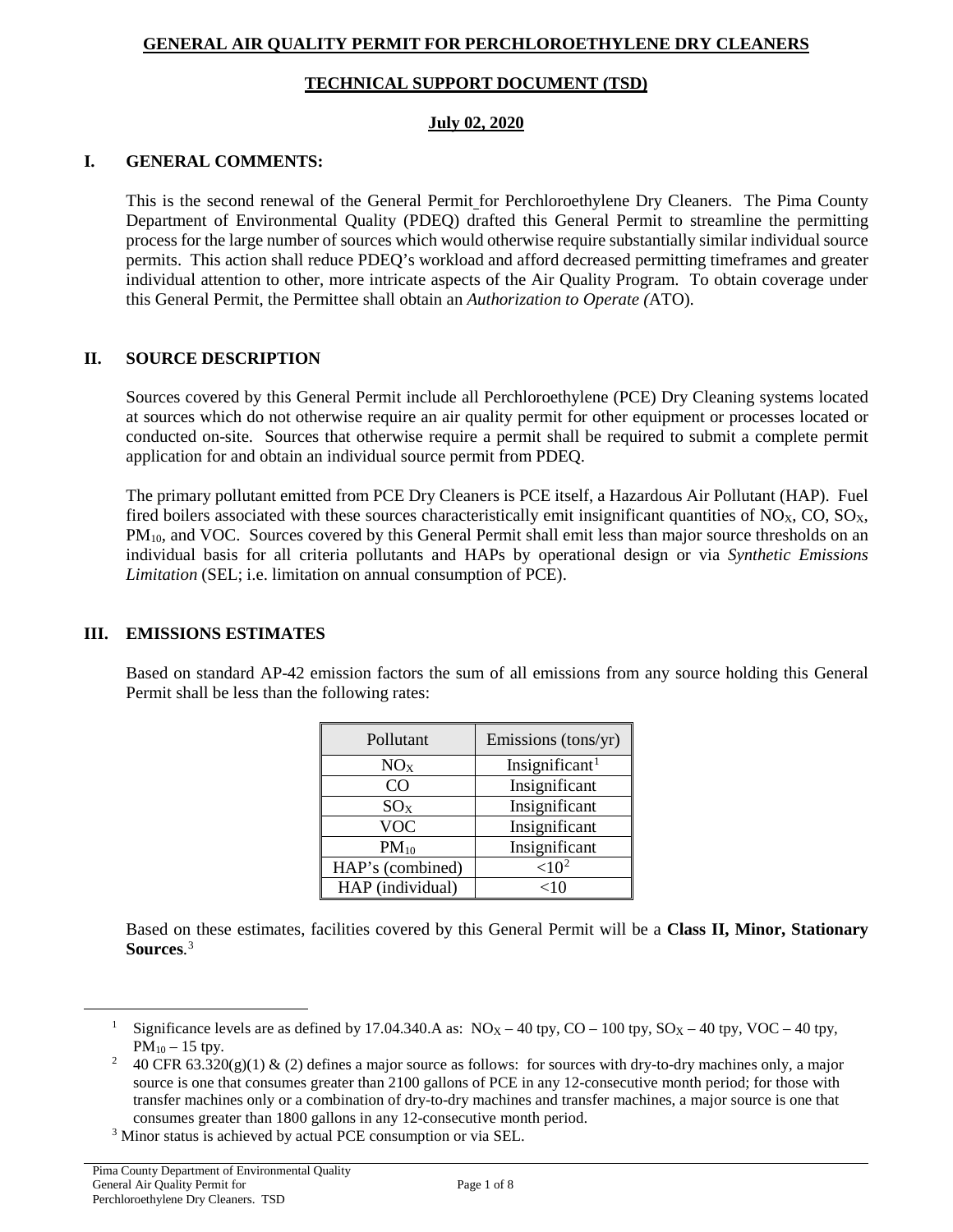#### **V. APPLICABLE REQUIREMENTS**

- **A. NSPS** No NSPS rules apply to applicable sources.
- **B. NESHAP** 40 CFR 63 Subpart M National Perchloroethylene Air Emission Standards for Dry Cleaning Facilities
- **C. Pima County Code (PCC)**  The following PCC rules apply:
	- 17.16.040 Standards and Applicability (Including NESHAPS).
	- 17.16.130 Applicability.
	- 17.16.165 Standards of performance for fossil-fuel fired industrial and commercial equipment.
	- 17.16.400 Organic Solvents and Other Organic Materials.
	- 17.16.530 National Emission Standards for Hazardous Air Pollutants (NESHAP).

### **VI. PERMIT CONTENTS**

**A. Applicability** – New and Existing PCE Dry Cleaners located at sources which are not otherwise required to obtain a permit pursuant to Title 17 of the Pima County Code or 40 CFR 60, 61, or 63.

This is a general permit for dry cleaning machines using perchloroethylene (PCE) and operating in Pima County. Whereas all dry cleaning machines covered under this general permit are substantially similar, the regulations governing the operation and monitoring of these machines varies greatly. During the application process for this general permit, the Permittee supplied various pieces of information about the machines operated at the permitted facility, and the facility itself. This information was used to categorize each machine operated at the permitted facility into one of four categories.

The four categories of machines used in the permit were developed by PDEQ in order to clarify which regulations apply to each machine operated at the permitted facility. Depending on the age of the machine, and how much PCE is consumed at the facility, each machine operating at the facility could be subject to substantially different regulations. Some regulations, however, are the same for all machines and do not vary. The permit has been structured to reflect these facts.

This general permit is divided into nine parts. Parts 1, 7 and 8 apply to all machines regardless of age and facility PCE consumption. Parts 2 through 4 contain the separate sets of applicable regulations for each of the four categories of dry cleaning machines. Each dry cleaning machine operated at the permitted facility is regulated by one, and only one, of these four parts (it is possible for separate machines at the same facility to be subject to different sets of regulations.) Part 9 is a certificate of Authorization to Operate under this general permit. Each machine authorized to operate in Pima County at the permitted facility is listed in this part; along with which category each machine fits into and the corresponding parts of the permit which apply to each machine. See Part 9 of this permit to clarify which regulations apply to each machine operated at your facility.

Part 6 of the permit is the set of additional conditions that applies to any fossil fuel fired boilers or water heaters operated at the permitted facility. Any fossil fuel fired equipment authorized to operate at the permitted facility is included in the certificate of Authorization to Operate (Part 9.) The applicable parts of the permit that apply to the fossil fuel fired equipment are also enumerated in the certificate. If no fossil fuel fired equipment is permitted to operate at the facility, this is reflected by an absence of such equipment on the certificate of Authorization to Operate.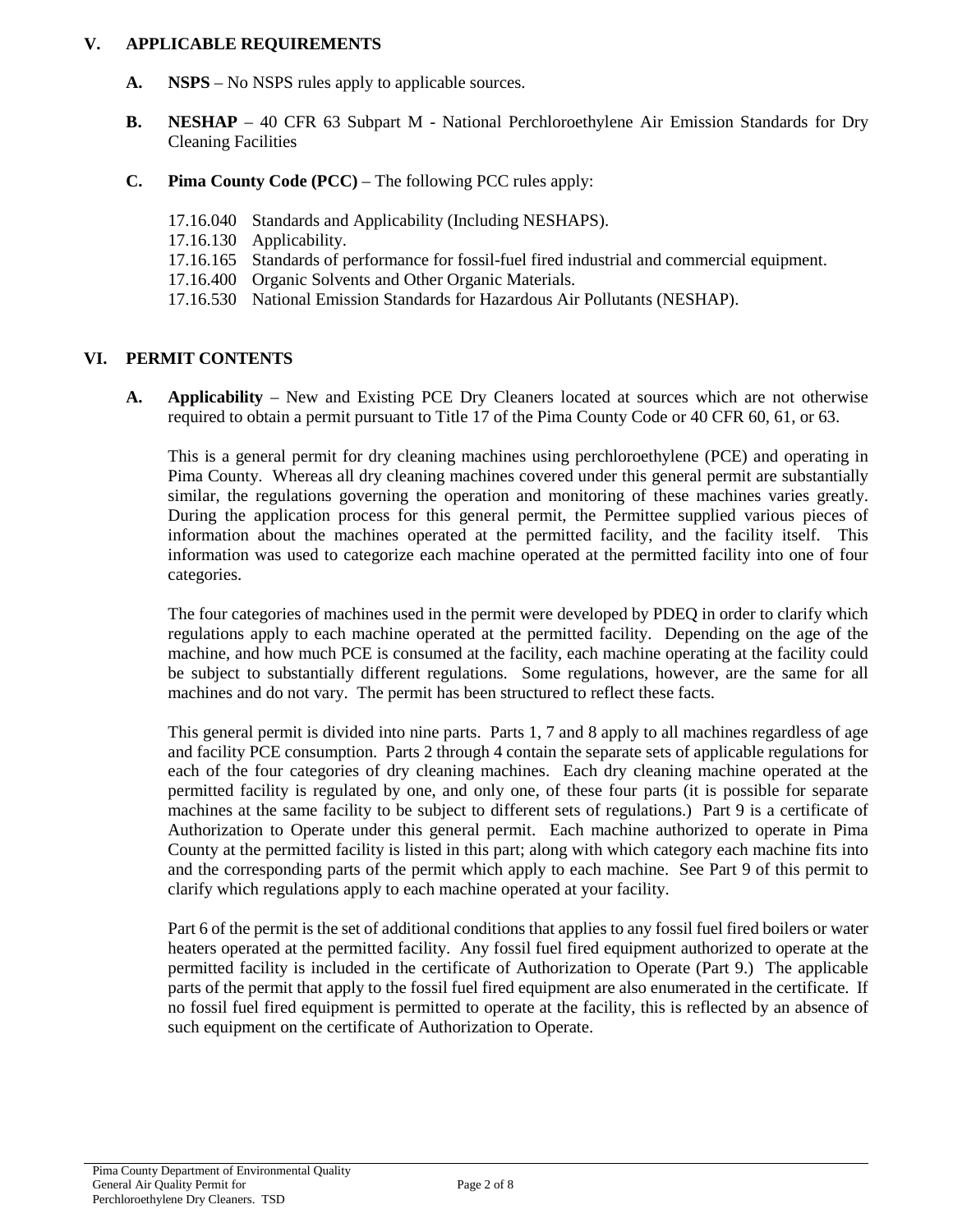# **B. All PCE Dry Cleaning Equipment**

The following standards apply to all PCE dry cleaners except for particular standards specifically identified as applicable or inapplicable.

1. Emission Limits and Standards

| <b>Standard</b> | <b>Discussion</b>                                                                                                                                                                                                                                                                                                                           | <b>Authority</b>                                    |
|-----------------|---------------------------------------------------------------------------------------------------------------------------------------------------------------------------------------------------------------------------------------------------------------------------------------------------------------------------------------------|-----------------------------------------------------|
| II.A.1          | Prohibition from consuming PCE at a rate greater than<br>established in the ATO and so trigger additional<br>requirements (i.e. those associated with becoming a major<br>source or a large area source).                                                                                                                                   | PCC 17.11.190                                       |
| II.A.2          | Requirement to keep the machine doors closed except when<br>adding or removing articles.                                                                                                                                                                                                                                                    | 40 CFR 63.322(c)                                    |
| II.A.3          | Requirement to operate machinery according to operational<br>design.                                                                                                                                                                                                                                                                        | 40 CFR 63.322(d)                                    |
| II.A.4          | Requirement to conduct certain maintenance procedures.                                                                                                                                                                                                                                                                                      | 40 CFR 63.322(i)                                    |
| II.A.5          | Requirement to store and transport VOCs & HAPs in such a<br>way to minimize their emissions.                                                                                                                                                                                                                                                | 40 CFR 63.322(j) &<br>PCC 17.16.400                 |
| II.A.6          | Requirement for New Sources to eliminate emissions of<br>PCE during transfer of articles from washers to dryers                                                                                                                                                                                                                             | 40 CFR 63.322(b) (2)                                |
| II.A.7          | Requirement to eliminate emissions during article transfer<br>from washer to dryer and/or reclaimers for sources that are<br>not identified as a "Small Area Source" in the ATO under<br>"Source Classification." Small area sources are specifically<br>exempted by $63.320(c)$ & (d). Final compliance dates are<br>specified in the ATO. | 40 CFR 63.322(o) (3)                                |
| II.A.8          | Requirement for source installed after 12/21/2005 and<br>located in a building with a residence to eliminate PCE<br>emission by the Final Compliance Date specified in the<br>ATO.                                                                                                                                                          | 40 CFR 63.322(o) (4)                                |
| II.A.9          | Requirement to comply with applicable requirements in the<br>event that a machine is relocated.                                                                                                                                                                                                                                             | 40 CFR 63.324(b) &<br>PCC 17.16.235, 255,<br>& 260. |

# 2. Monitoring Requirements

| <b>Standard</b> | <b>Discussion</b>                                            | <b>Authority</b> |
|-----------------|--------------------------------------------------------------|------------------|
| II.B.1          | Requirement to weekly (or bi-weekly for small area sources)  | 40 CFR 63.322(k) |
|                 | inspect dry cleaning machines for perceptible leaks.         | $\&$ (1).        |
|                 | Requirement to conduct necessary maintenance and order       |                  |
| II.B.2          | and install necessary parts when deficiencies are discovered | 40 CFR 63.322(m) |
|                 | during regular inspections.                                  |                  |
|                 | Requirement to conduct monthly inspections with a            | 40 CFR 63.322(o) |
| II.B.3          | halogenated hydrocarbon detector or PCE gas analyzer on      |                  |
|                 | the components listed in II.B.1.                             | (1)              |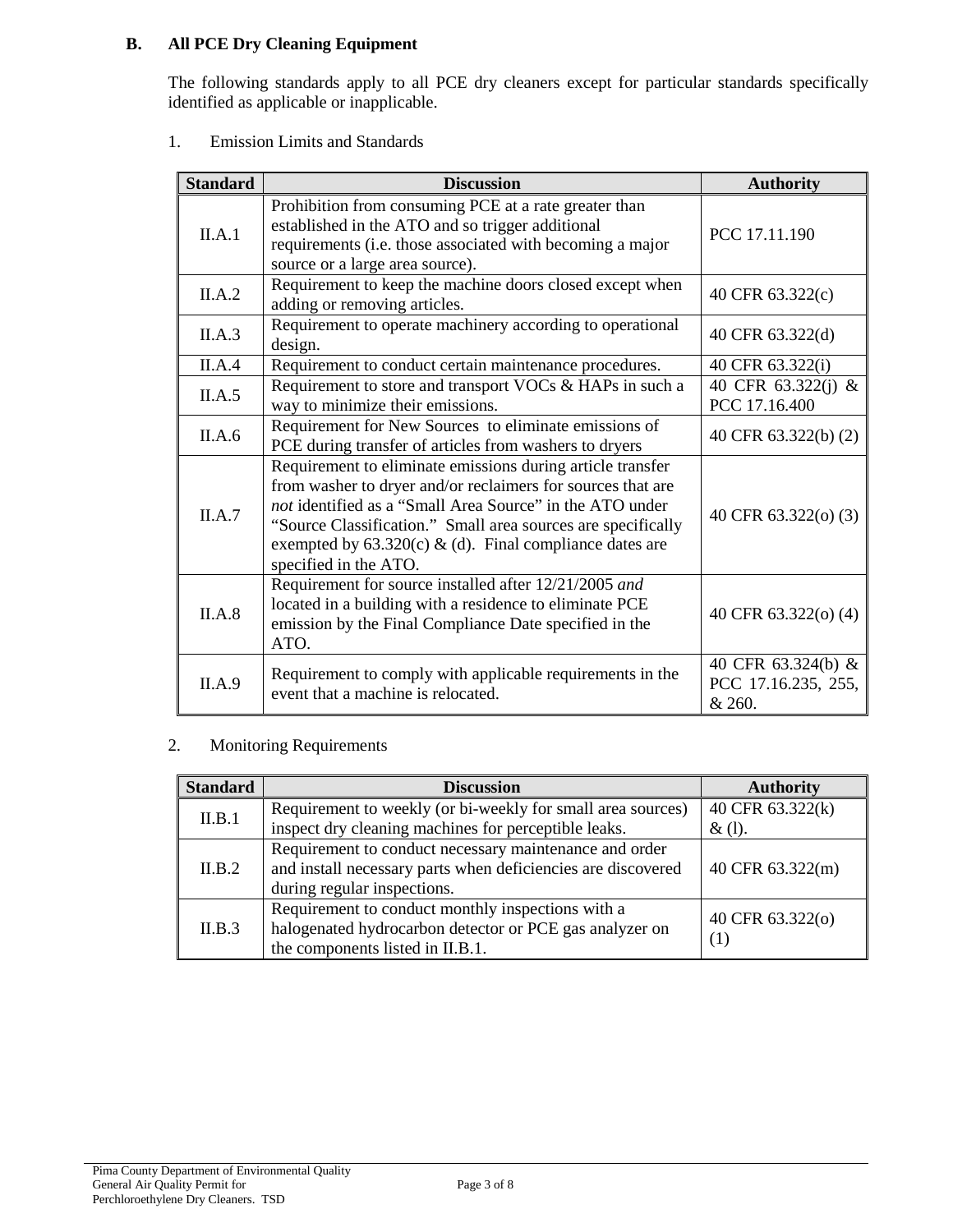# 3. Recordkeeping Requirements

| <b>Standard</b> | <b>Discussion</b>                                                                                       | <b>Authority</b>   |
|-----------------|---------------------------------------------------------------------------------------------------------|--------------------|
| ILC.1           | Requirement to maintain records of PCE consumption on a                                                 | 40 CFR 63.323(d),  |
|                 | monthly and 12-consecutive month basis.                                                                 | 324(d)(1), (2),    |
| ILC.2           | Requirement to maintain specific records (as applicable) to                                             | 40 CFR 63.324(d)   |
|                 | demonstrate compliance with multiple standards.                                                         | (3), (4), (5), (6) |
| ILC.3           | Requirement to maintain on-site design specifications and<br>operating manuals for each machine/system. | 40 CFR 63.324(3)   |
| ILC.4           | Requirement to maintain records for a period of 5 years.                                                | PCC 17.13.020.A.   |
|                 |                                                                                                         | 4.b                |

# 4. Reporting Requirements

| <b>Standard</b> | <b>Discussion</b>                                                                                                                                                                 | <b>Authority</b> |
|-----------------|-----------------------------------------------------------------------------------------------------------------------------------------------------------------------------------|------------------|
| II.D.1          | Requirement to submit a notification of compliance status<br>within 30 days after the Final Compliance Date specified in<br>the ATO.                                              | 40 CFR 63.324(b) |
| ILD.2           | Requirement to notify the Control Officer and implement<br>necessary control devices and practices should the Permittee<br>exceed the PCE consumption limit specified in the ATO. | 40 CFR 63.324(c) |
| ILD.3           | Requirement to notify the Control Officer of compliance<br>status by 07/28/08.                                                                                                    | 40 CFR 63.324(f) |

# **C. Additional Requirements for Refrigerated Condensers**

The following standards apply to sources required to install and operate refrigerated condensers as identified in the ATO:

1. Emission Limits and Standards

| <b>Standard</b> | <b>Discussion</b>                                                                                                                                                                                                                                                                       | <b>Authority</b>        |
|-----------------|-----------------------------------------------------------------------------------------------------------------------------------------------------------------------------------------------------------------------------------------------------------------------------------------|-------------------------|
| III.A.1         | Requirement for specific installation of a refrigerated                                                                                                                                                                                                                                 | 40 CFR 63.322(a)        |
|                 | condenser.                                                                                                                                                                                                                                                                              | $(1)$ & 322(b)(1)       |
| III.A.2         | Specific requirements for refrigerated condensers.                                                                                                                                                                                                                                      | 40 CFR 63.322(e)        |
| III.A.3         | Specific requirements for refrigerated condensers installed<br>on Existing Large Area Sources. For simplicity's sake,<br>transfer machines at New Area Sources installed before<br>09/22/93 have been designated as Existing Large Area<br>Sources as they have identical requirements. | 40 CFR 63.622(f)        |
| III.A.4         | Requirement for specific use of a refrigerated condenser on<br>sources installed after 12/21/05                                                                                                                                                                                         | 40 CFR 63.322(o)<br>(2) |

# 2. Monitoring Requirements

| <b>Standard</b> | <b>Discussion</b>                                         | <b>Authority</b> |
|-----------------|-----------------------------------------------------------|------------------|
| III.B.1         | Requirement to conduct weekly inspections on refrigerated | 40 CFR 63.323(a) |
|                 | condensers.                                               |                  |
| III.B.2         | Requirement to weekly monitor refrigerated condensers.    | 40 CFR 63.323(a) |
|                 |                                                           | (2)              |
| III.B.3         | Requirement to promptly conduct necessary repairs in      | 40 CFR 63.322(n) |
|                 | response to findings of III.B.1 & 2.                      |                  |

# **IV. Additional Requirements for Carbon Adsorbers**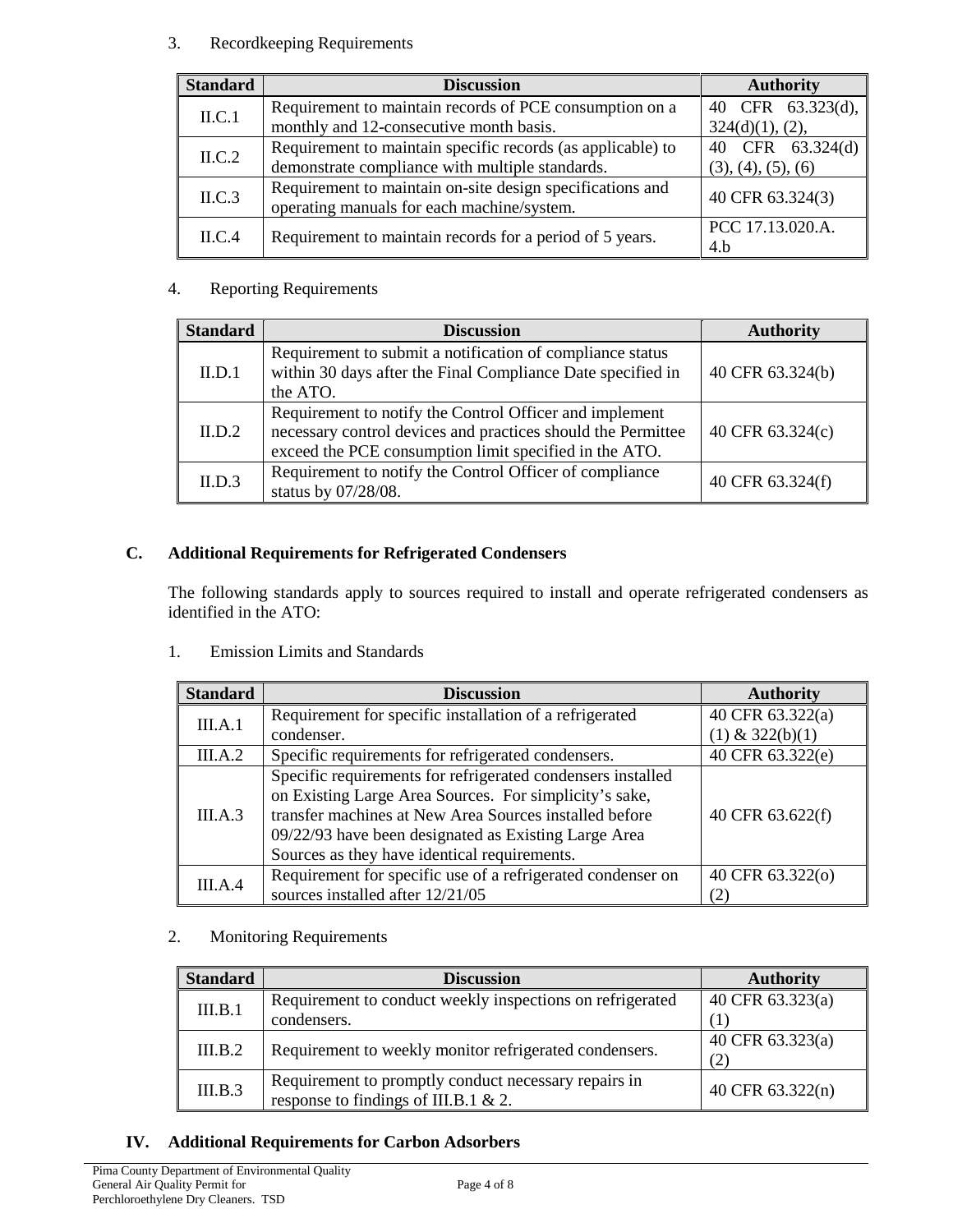The following standards apply to sources required to install and operate carbon adsorbers as identified in the ATO:

1. Emission Limits and Standards

| <b>Standard</b> | <b>Discussion</b>                                   | <b>Authority</b>   |
|-----------------|-----------------------------------------------------|--------------------|
| IV.A.1          | Requirements for Large Existing Sources to who have | 40 CFR 63.322(a)   |
|                 | elected to install carbon adsorbers.                | (2)                |
| IV.A.2          | Requirements for New Area Sources constructed after | 40 CFR 63.322(o)   |
|                 | 12/21/05 to install carbon adsorbers.               | (5)(ii)(B).        |
| IV.A.3          | Requirement for operation and monitoring of carbon  | 40 CFR $63.322(g)$ |
|                 | adsorbers.                                          |                    |

# 2. Monitoring Requirements

| <b>Standard</b> | <b>Discussion</b>                                                                           | <b>Authority</b> |
|-----------------|---------------------------------------------------------------------------------------------|------------------|
| IV.B.1          | Monitoring requirements for sources with carbon adsorbers.                                  | 40 CFR 63.323(b) |
| IV.B.2          | Special monitoring requirements for sources installed after<br>$12/21/05$ .                 | 40 CFR 63.323(c) |
| IV.B.3          | Requirement to promptly conduct necessary repairs in<br>response to findings of IV.B.1 & 2. | 40 CFR 63.322(n) |

# **V. Additional Requirements for Vapor Barrier Enclosures**

The following standards apply to sources required to install and operate vapor barrier enclosures as specified in the ATO:

| <b>Standard</b> | <b>Discussion</b>                                            | <b>Authority</b>  |
|-----------------|--------------------------------------------------------------|-------------------|
| V.A             | Specific requirements for vapor barrier enclosures.          | 40 CFR 63.322(o)  |
|                 |                                                              | (5)(ii)(A)        |
| V.B             | Definition of a vapor barrier enclosure.                     | 40 CFR 63.321     |
|                 | Requirement to conduct inspections required by II.B.3 of the |                   |
| V.C             | Specific Conditions on a weekly basis. Vapor Barrier         | 40 CFR 63.322 (o) |
|                 | Enclosure is used as a surrogate for more complicated        | (5)(ii)(C)        |
|                 | scheme of dates and source locations.                        |                   |

### **VI. Additional Requirements for Boilers**

The following standards apply to fuel burning equipment operated in conjunction with dry cleaning operations as identified in the ATO:

| <b>Standard</b> | <b>Discussion</b>                                       | <b>Authority</b>  |
|-----------------|---------------------------------------------------------|-------------------|
| VI.A            | Requirement to fire only those fuels allowed in ATO and | PCC 17.11.190     |
|                 | prohibition from firing high sulfur fuel.               | 17.16.165.G.      |
| VI.B            | Opacity limit on boiler exhaust.                        | PCC 17.16.040.A & |
|                 |                                                         | 16.16.130.B.      |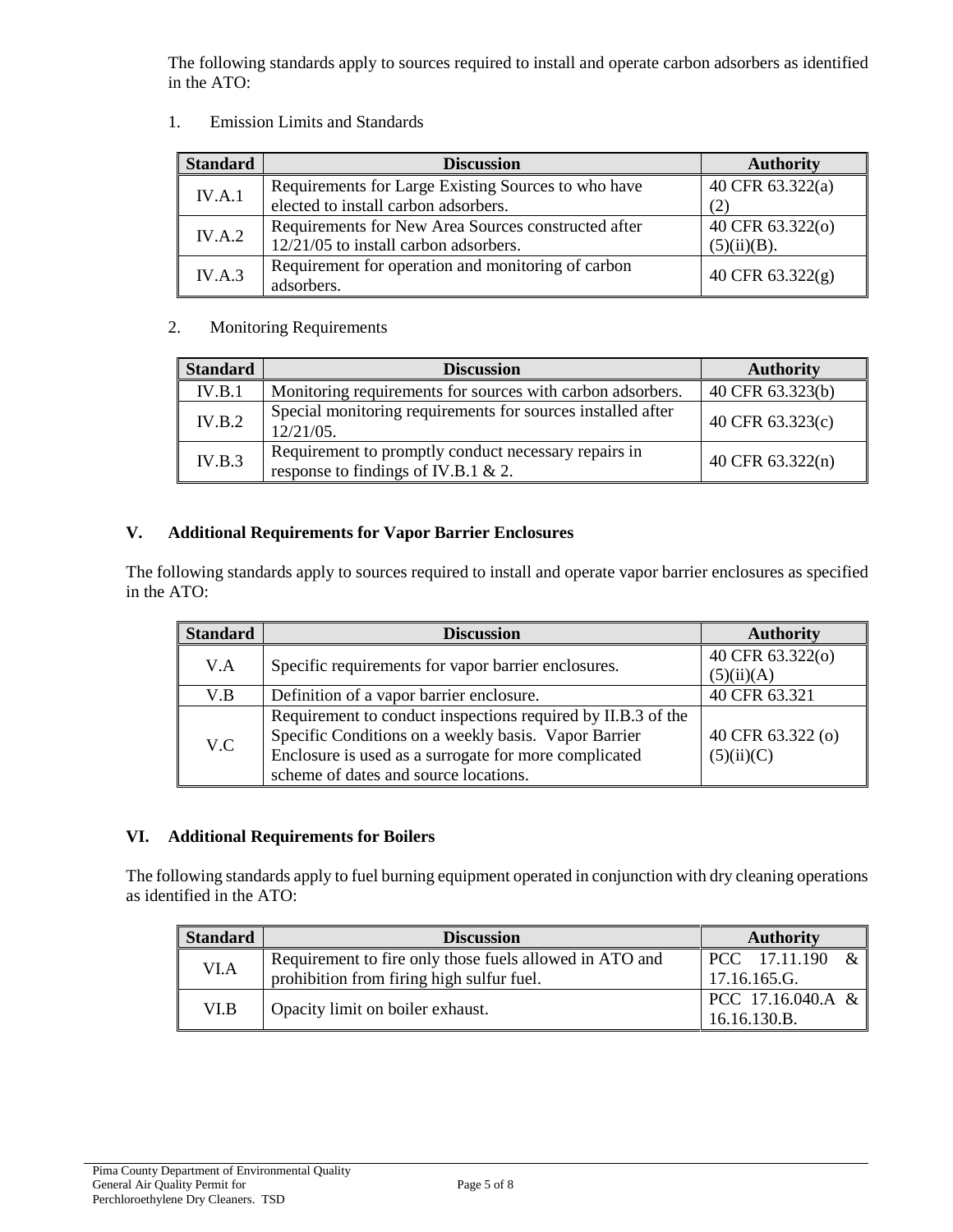**V. Alternate Operating Scenarios** – There are no alternate operating scenarios associated with this General Permit.

### **VI. Miscellaneous Comments**

# **A. Sulfur Dioxide:**

Compliance with the fuel limitation requirement of PCC 17.16.165.G (VI.A of the Specific Conditions) shall ensure compliance with the Sulfur Dioxide Standard of 17.16.165.E which limits the emission of  $SO<sub>2</sub>$  to 1.0 pound per million BTU heat input, when burning low sulfur fuel. The definition of low sulfur fuel (17.04.340.A. "Low Sulfur Fuel") is fuel oil containing less than 0.9 percent sulfur by weight. AP-42 Appendix A, page A-5 states the heating value of Diesel Fuel is 137,000 BTU per gallon. Thus, 1 million BTU of heat input is equivalent to 7.3 gallons of diesel. At 7.05 lbs per gallon, 51.47 lbs of diesel will produce 1 million BTU. At 0.9% 51.47 lbs of Diesel contains 0.46 lbs of Sulfur. Combined with Oxygen to form  $SO_2$  and assuming 100% of the sulfur in the fuel forms  $SO_2$  this would yield 0.92 lb/MMBtu  $SO_2$ .<sup>[4](#page-5-0)</sup> Thus, low sulfur fuel oil will produce 0.92 lbs of  $SO_2$  per million BTU of heat input. This is roughly 8% less than the prescribed 1.0 pound  $SO<sub>2</sub>$  per million BTU (PCC) 17.16.165.G). Likewise, distillate, residual, and other such fuel oils range from 0.84 to 0.94 lbs of  $SO_2$ per million BTU. Thus, it is not necessary to include the standard in the permit explicitly but, by reference in Attachment 1.

# **B. Particulate Matter:**

PCC 17.16.165.C.1 limits the emissions of particulate matter, caused from combustion of fuel, from fuel-burning operations. This rule has not been included in the permit as allowable emissions are well above potential emissions. The following Chart illustrates the fact:



AP-42 estimated emissions are demonstrably less than allowable emissions across the board. Therefore, it is not necessary to include the standard in the permit explicitly but, by reference in Attachment 1.

<sup>&</sup>lt;sup>4</sup> The atomic weight of  $SO_2 = 64$ ; the atomic weight of  $S = 32$ .  $SO_2 = (S) \times (SO_2/S)$ ;  $(0.46 \text{ lb/MM} \text{Btu}) \times (64/32) = 0.92 \text{ lb/MM} \text{Btu}$  SO<sub>2</sub>

<span id="page-5-0"></span>Pima County Department of Environmental Quality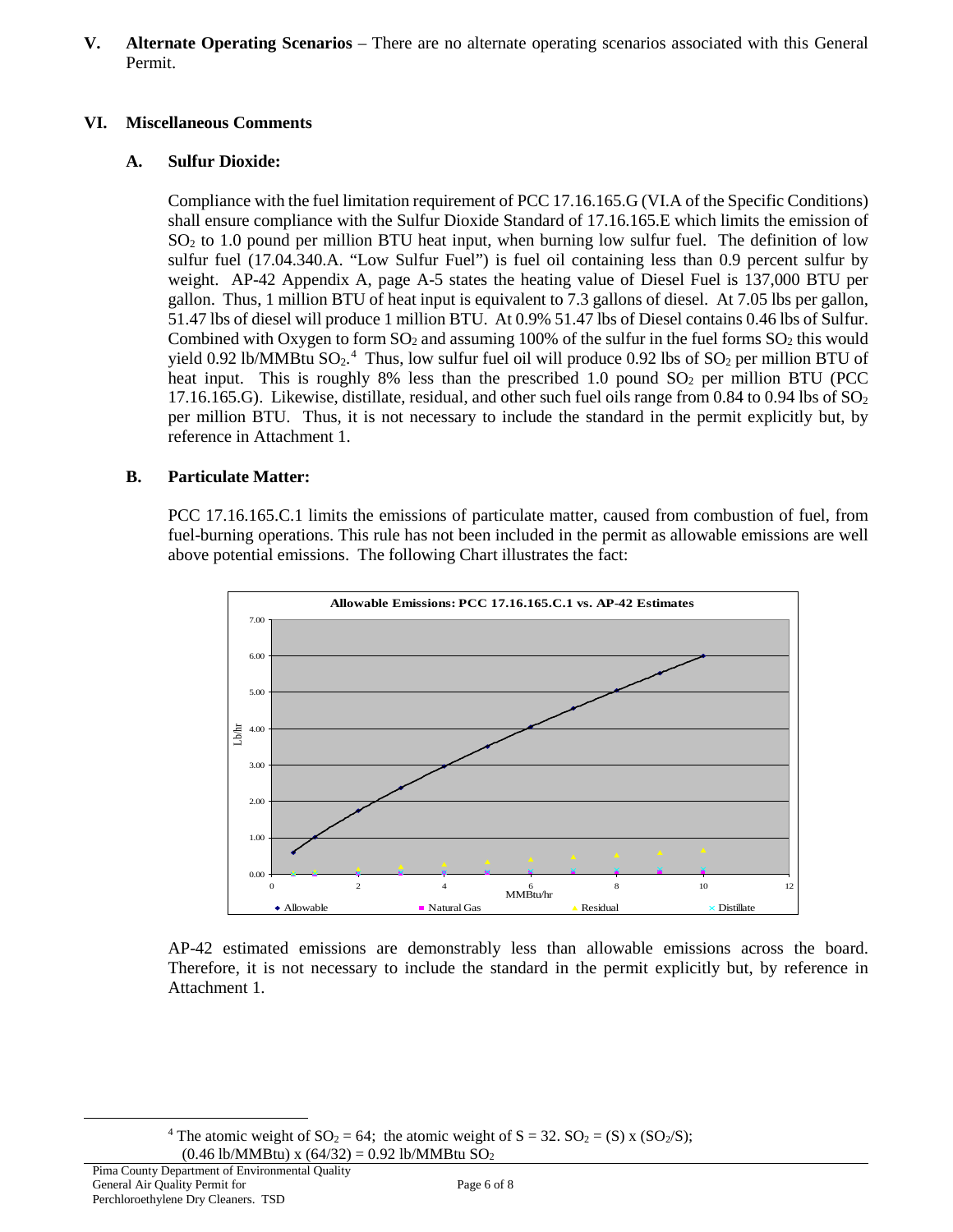## **VII. IMPACTS TO AMBIENT AIR QUALITY**

Major sources are excluded from this General Permit.

# **VIII. CONTROL TECHNOLOGY DETERMINATION**

Control Technologies are not required for applicable sources.

### **IX. APPLICATION PACKAGE**

A unique application package has been drafted in conjunction with this general permit to further expedite the process. This user-friendly package should serve to ensure a lower rate of incomplete determinations as well as provide the permit engineer with a less intensive, standardized approach to processing this type of source.

### **A. Instructions**

**Step 1 – Applicability Determination.** The bases of this determination are 17.11.090.B.2.b and 40 CFR 63.320(a). The former states that sources subject to a standard or requirement under 112 of the Act is required to obtain an air-quality permit. The latter is a standard under 112 of the Act which defines applicability for dry cleaning facilities that consume PCE.

As this permit is intimately tied to 40 CFR 63 Subpart M, only dry cleaners who consume PCE are eligible for coverage. Systems that utilize petroleum solvents or other such solvents are ineligible for coverage under this general permit and may be required to obtain an individual source permit.

The Permittee is responsible for determining if other activities or equipment conducted or located onsite exclude the Source from coverage under this permit. Broadly, exclusions from applicability include other equipment or activities co-located on-site that are subject to a permitting standard under 17.11.090 via applicability to a particular standard or by potential emissions.

Finally, this general permit does not cover Class I sources, the applicant must be willing to accept an SEL if necessary.

**Step 2 – STANDARD PERMIT APPLICATION FORM.** This form has not been altered or tailored for the general permit.

**Step 3 – Equipment List.** The Equipment List has been altered from the Emission Sources Form included with the standard permit application package. This form has been tailored to request and provide only the necessary information for determining applicability, appropriate SELs, and any other information needed for generating a valid ATO and identifying appropriate monitoring and compliance standards after permit issuance.

**Step 4 – Source Classification.** Source classification is based primarily on date of construction, reconstruction, or relocation, and PCE consumption, and secondarily, on source type (i.e. dry-to-dry or transfer machine systems) and source location.

Note: Some classifications/distinction made in Subpart M have been grouped together for simplicity's sake. For example. Transfer machine systems constructed or reconstructed before 09/22/93 are grouped together as existing sources although Subpart M specifies that sources constructed or reconstructed after 12/09/91 are defined as new sources. These sources have been combined, however, in the GP because these sources are treated together in Subpart M (see classifications 2, 3, 5,  $\&$  6).

Existing Large Area Sources (classifications 4, 5, & 6) should indicate which control technology is currently installed on their equipment. Carbon adsorbers are only permitted if they were installed before 09/22/93.